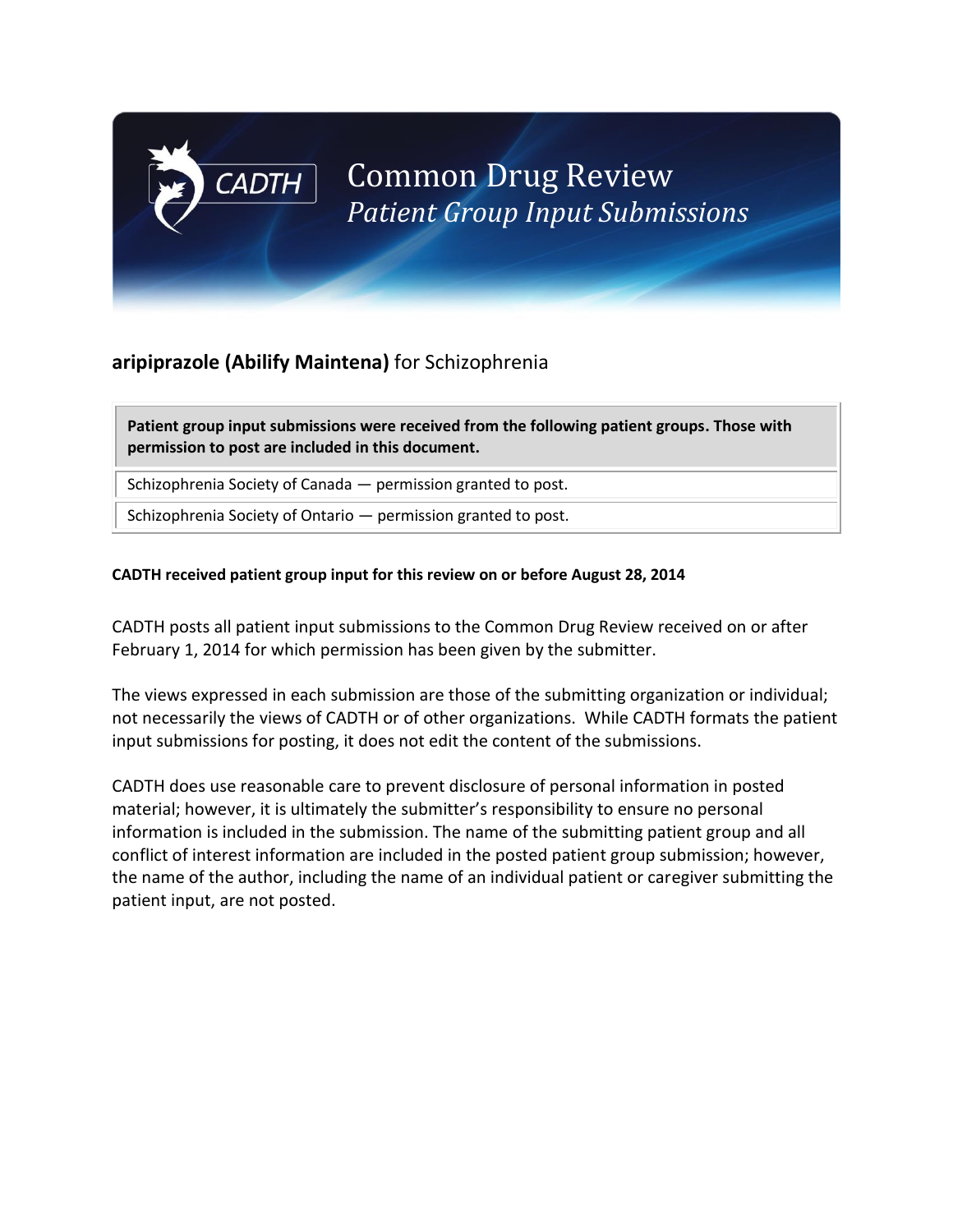# **Schizophrenia Society of Canada**

# **Section 1 — General Information**

| Name of the drug CADTH is reviewing and indication(s)<br>of interest |           | <b>Abilify Maintena</b>                |
|----------------------------------------------------------------------|-----------|----------------------------------------|
| Name of the patient group                                            |           | Schizophrenia Society of Canada        |
| Name of the primary contact for this submission:                     |           |                                        |
| Position or title with patient group                                 |           |                                        |
| Email                                                                |           |                                        |
| Telephone number(s)                                                  |           |                                        |
| Name of author (if different)                                        |           |                                        |
| Patient group's contact information:                                 | Email     |                                        |
|                                                                      | Telephone | 1-204-786-1616                         |
|                                                                      | Address   | 100-4 Fort Street, Winnipeg, MB R3C1C4 |
|                                                                      | Website   | www.schizophrenia.ca                   |
| Permission is granted to post this submission                        |           | Yes                                    |

### **1.1 Submitting Organization**

The Schizophrenia Society of Canada is a non-profit incorporated charity that serves both people living with schizophrenia and their family members. Our mission is to improve the quality of life of those affected by schizophrenia and psychosis through public education, support programs, advocacy and research. Working from a holistic perspective of a bio-psycho-social-recovery model we believe that medication plays a key role in the management of schizophrenia and helping people to return to a life of quality in the community. It is a cornerstone of treatment.

### **1.2 Conflict of Interest Declarations**

*a) We have the following declaration(s) of conflict of interest in respect of corporate members and joint working, sponsorship, or funding arrangements:*

We did receive a grant from Otsuka Pharmaceuticals this year and also funding from Sunovion, Eli Lilly, Janssen, Roche, Bristol-Myers-Squib and Pfizer.

*b) We have the following declaration(s) of conflict of interest in respect of those playing a significant role in compiling this submission:*

No conflict of interest to declare.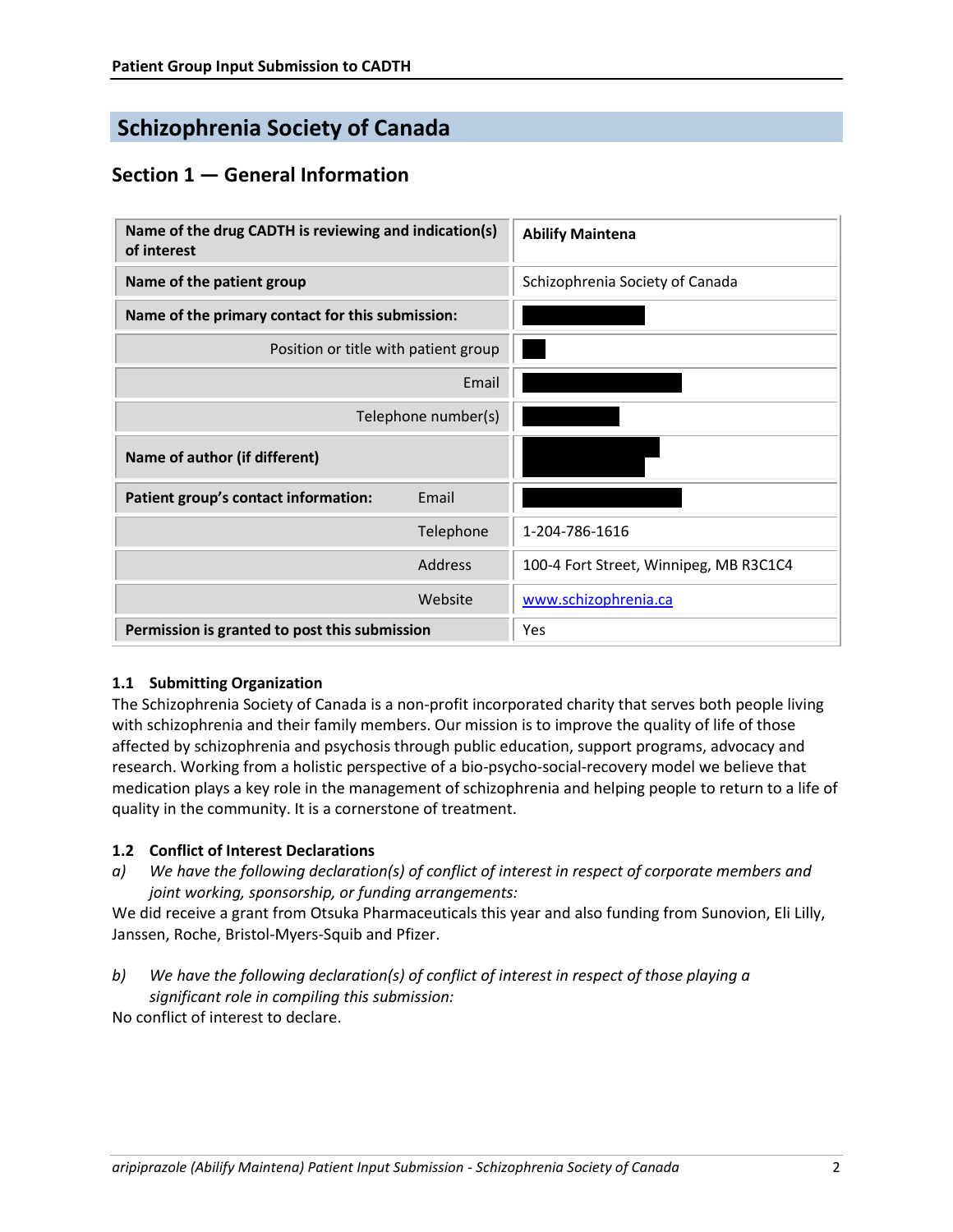## **Section 2 — Condition and Current Therapy Related Information**

### **2.1 Information Gathering**

The SSC conducted an on-line survey during the months in which provincial schizophrenia societies and their members could fill out the survey as to issues and questions addressed in this template. As well, we conducted a Quality of Life Survey last year of nearly 1000 respondents. The writer, the CEO of the SSC regularly conducts focus groups and one-on-one discussion with people with lived experience of schizophrenia to stay aware of their concerns around treatment options.

### **2.2 Experience Patients Have with Their Condition**

Schizophrenia interferes with a person's ability to live life as "typical" people. Our surveys reveal that the experience of non-reality (psychosis) is due to hallucinations or and delusions, difficulty in thinking, communicating, relating with others (socializing), fear of others due to paranoia, lack of energy to do tasks, poor concentration, memory problems, hopelessness, depression, anxiety and often a lack of insight that he/she has schizophrenia. Learning how to live with and managing the illness and his/her life are complicated by these symptoms. It affects people's lives in the following: disengagement from life, lack of maturation, lack of purpose and hope, communication problems with family and friends, loss of friends, educational and job opportunities. It has a disabling affect short or long term for people with significant impairment to engage in basic functions and activities: develop friends, take care of his/herself, and pursue hopes and dreams. Cognitive challenges are especially troublesome. Social prejudice and discrimination are generally society's response to people with schizophrenia because of lack of understanding, fear of symptoms and uncertainty regarding the recovery process. Those with severe schizophrenia often experience homelessness, incarceration, or "walking the streets." Cardiovascular and metabolic issues result in their dying on an average 20 years earlier than the rest of the population. Schizophrenia is treatable! Recovery of a quality of life (QOL) is possible. But that begins with having access to the best of treatment options and as early as possible. But enduring symptoms of schizophrenia get complicate the recovery process. QOL comes from meaningful work, feeling connected, contributing to community, having purpose, and being valued. Unfortunately, community is not always welcoming.

#### **2.3 Patients' Experience with Current Therapy**

#### **How well are patients managing their condition with currently available treatments?**

**What is the therapy that patients are using for this condition?**

95% of the patients in our survey are using medication howbeit the side-effects. Those who have stopped have done so because of side-effects. Most have tried numerous medications. The goal is to find a medication that addresses their particular symptoms, is effective, has no or minimal sideeffects and is easy to take. Many are using self-help groups to learn how to manage the illness; spirituality as to the recovery process is meaningful to many. The support and understanding of family is highly important and most valuable. Many see recovery much more than symptom reduction but being able to live beyond the limitations of the illness and have a quality of life.

 **How effective is the current therapy in controlling the common aspects of this condition?** As schizophrenia is so unique and individual to each person, so the response to medication is unique and individual to each person. Most have tried numerous medications. Most hate the side-effects ("zombied out", tiredness, interruption of sleep, weight gain, loss of a "sex life", etc.) There is no perfect medication on the market yet. Challenges are administration, adherence, side-effects and

cognitive challenges not being addressed by medication. Many still hear voices even though they are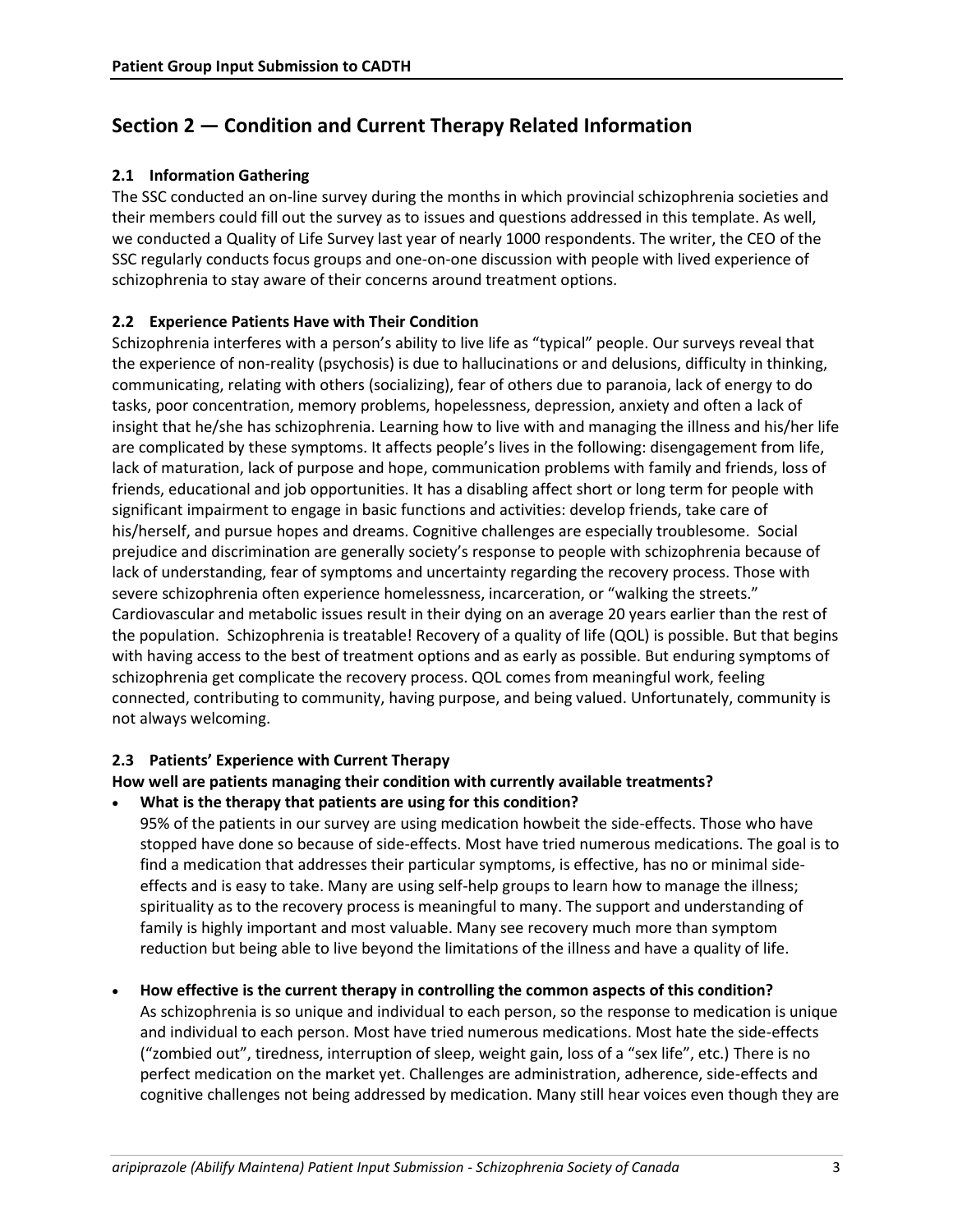taking medication. A number of people still experience "lack of insight" and thus need a PACT Team, the benefit of a CTO, family member or others to help them with using medication.

- **Are there adverse effects that are more difficult to tolerate than others?** Any side-effect that interferes with the person pursuing their personal goals is most troubling. It depends on the individual. Common are feeling tired, loss of libido, inability to concentrate and persistent symptoms.
- **Are there hardships in accessing current therapy?** Finding the right medication for the person; restrictions of provincial drug plans, lack of training by GPs to prescribe, etc.
- **Are there needs, experienced by some or many patients, that are not being met by current therapy? What are these needs?**

Many due to the difficulty of their illness need a medication that can be administered quickly, timely and does not have to be taken every day because the dosage and delivery last a long time. Adherence can thus be problematic.

### **2.4 Impact on Caregivers**

Families are the primary caregivers or support persons of those living with schizophrenia. 70 percent live with families, often due to lack of appropriate housing, community services and non-recovery-oriented mental health services. They carry a significant burden which is rooted in society's social prejudice towards those with severe mental illness. They feel blamed and shame. They are often frustrated by the "mental health maze" and the difficulty in accessing treatment. If symptoms persist and the medication does not address these, it creates fear, hopelessness and frustration. Families are looking for newer and better medications as are patients. They want their loved one to have a quality of life. Families worry about side-effects impacting on quality of life and interfering with personal goals. Adherence is critical to family. There is no respite for families. They want the doctor to be able to prescribe the very best medication based upon the unique needs of their loved one. They do not want the doctor's choice limited by provincial drug plan decisions. Families worry most about their loved one becoming so ill he/she winds up on the streets, homeless or in jail. The mental health and quality of life of family members are compromised due to the above.

# **Section 3 — Related Information about the Drug Being Reviewed**

### **3.1 Information Gathering**

No one identified as having used Ability Maintena.

### **3.2 What Are the Expectations for the New Drug or What Experiences Have Patients Had To Date with the New Drug?**

**Is it expected that the lives of patients will be improved by this new drug, and how?** 

Yes, it is hoped so for those in which current medication does not work as effectively or has significant side-effects for the person. A once-monthly injection can help some people manage their symptoms better with a less chance of the symptoms coming back longer-term. It means for many having one less medication to remember to take every day.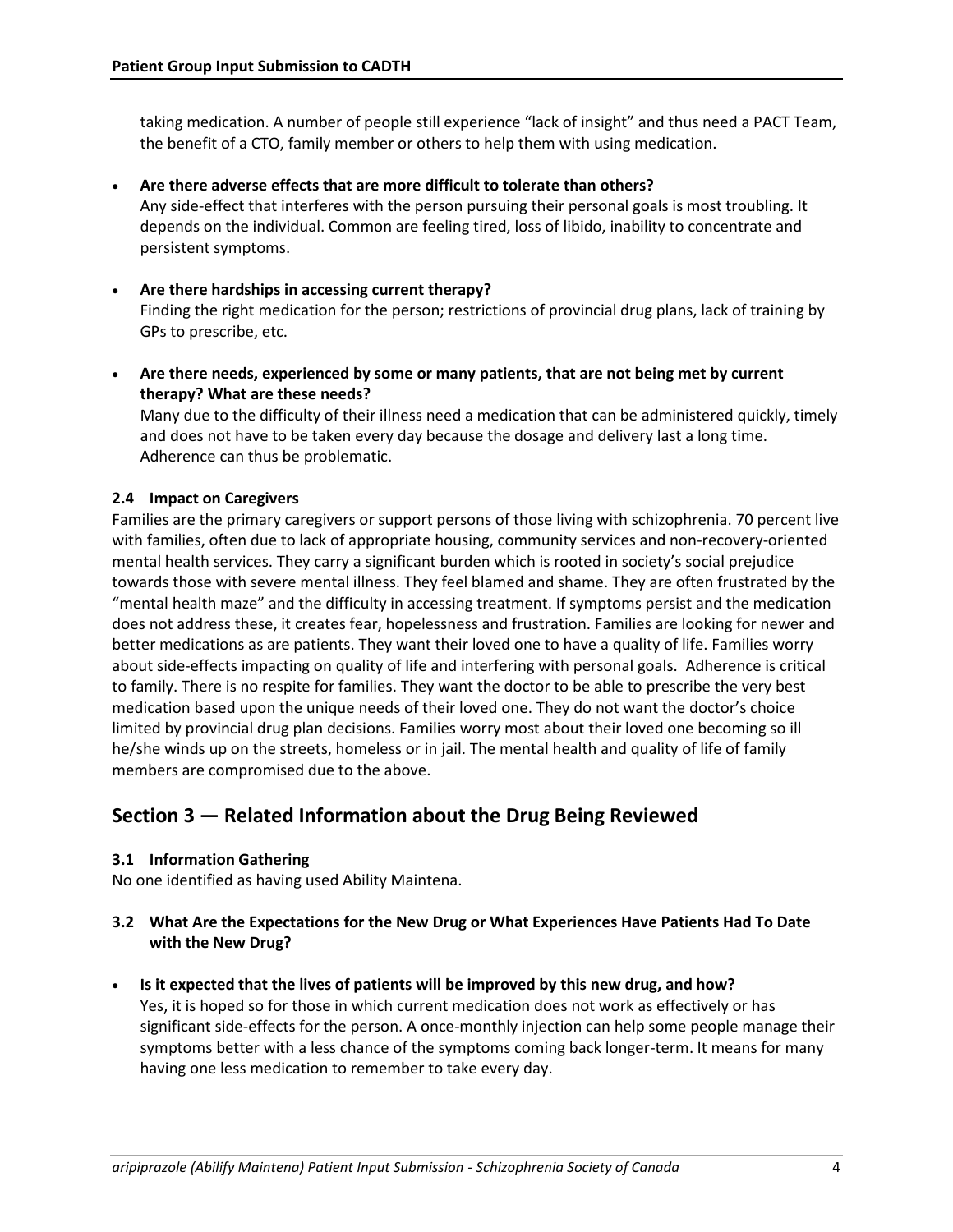- **Is there a particular gap or unmet patient need in current therapy that this drug will help alleviate?** Adherence issues and side-effects.
- **Would patients be willing to experience serious adverse effects with the new therapy if they experienced other benefits from the drug?**  Some would. To be or not to be: whether it be better to live with the consequences of the illness or the side-effects of the medication. It is a personal choice between the doctor and the patient.
- **How much improvement in the condition would be considered adequate?**  That is a personal decision. Most would take any improvement, period!
- **What other benefits might this drug have — for example, fewer hospital visits or less time off work?**

This is what would be hoped for plus enhanced quality of life due to its effectiveness for both patient and family members.

### **Section 4 — Additional Information**

### **Our survey respondents said the TOP QOL MEASURES are:**

Being seen as capable - 96% Acceptance by family - 96% Belief in recovery - 96% Peace & contentment - 94% Support & information – 94% Feeling safe in their community – 93% Involvement of friends – 92% **Medications - 90%** Hope & Optimism -90% Sense of belonging – 90% Social & recreational activities – 90% Positive relations with professionals – 89% Support of family – 87%

Schizophrenia can be the cruelest of illnesses. Often striking young people at a critical stage of life when the promise of their future is unfolding. It can bring to a crashing halt the pursuit of learning, thoughts of love and dreams for the future. The symptoms of psychosis can pummel the very core of ones being, confuse the mind, disorient perceptions, and unsettle important relationships with family and friends. So disturbing can its symptoms be that many will hide the cruelty of its impact, withdraw from a confusing, rejecting, and often frightening world to retreat inward. Sometimes alcohol and drugs replace medication with disastrous effect. Family and friends can be left confused and frightened as they struggle to make sense of what is happening, search for answers, hunt for help, rail against the illness or withdraw in despair. Their dreams and hopes for the future may also darken and the quality of life of the family may slip away. But it does not have to be this way. Schizophrenia and psychosis are treatable and recovery of quality of life is possible when people are able to find the right door that opens up options for treatment, support, and hope. Until there is a cure patients and families pray for better medication to be developed and come to the market.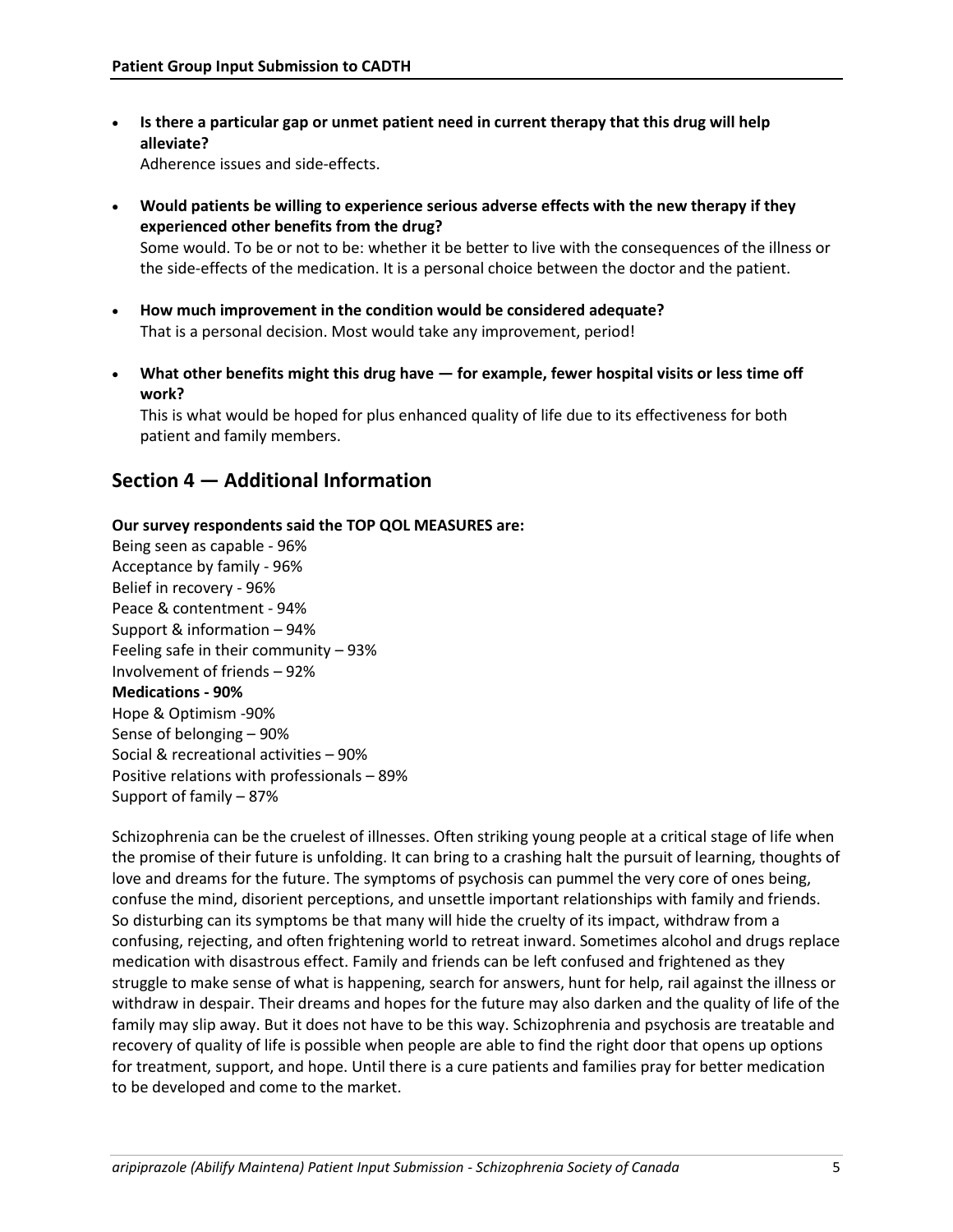# **Schizophrenia Society of Ontario**

# **Section 1 — General Information**

| Name of the drug CADTH is reviewing and indication(s)<br>of interest | Abilify Maintena (aripiprazole)                           |
|----------------------------------------------------------------------|-----------------------------------------------------------|
| Name of the patient group                                            | Schizophrenia Society of Ontario                          |
| Name of the primary contact for this submission:                     |                                                           |
| Position or title with patient group                                 |                                                           |
| Email                                                                |                                                           |
| Telephone number(s)                                                  |                                                           |
| Name of author (if different)                                        |                                                           |
| Patient group's contact information:                                 | Schizophrenia Society of Ontario                          |
| Email                                                                | sso@schizophrenia.on.ca                                   |
| Telephone                                                            | 1-800-449-6367                                            |
| Address                                                              | 130 Spadina Ave, suite 302, Toronto, ON<br><b>M5V 2L4</b> |
| Website                                                              | www.schizophrenia.ca                                      |
| Permission is granted to post this submission                        | Yes                                                       |

### **1.1 Submitting Organization**

The Schizophrenia Society of Ontario (SSO) is a non-profit charitable organization dedicated to making a positive difference in the lives of people, families and communities affected by schizophrenia and psychotic Illnesses. With a mandate to educate, support and advocate, we are the largest organization representing people affected by these conditions in Ontario. SSO has been providing assistance, information and support to individuals and families living with schizophrenia since 1979 and today we have five regional offices and over 300 active volunteers, allowing us to provide programs and services throughout the province*.*

### **1.2 Conflict of Interest Declarations**

SSO receives some funding from pharmaceutical companies. These include: Janssen Inc., Novartis Pharmaceuticals Canada Inc., Otsuka Canada Pharmaceutical, Hoffman-La Roche Limited, Bristol-Myers Squibb Canada Inc., Lundbeck Canada Inc., and Sunovion Pharmaceuticals Canada Inc.

*b) We have the following declaration(s) of conflict of interest in respect of those playing a significant role in compiling this submission:* None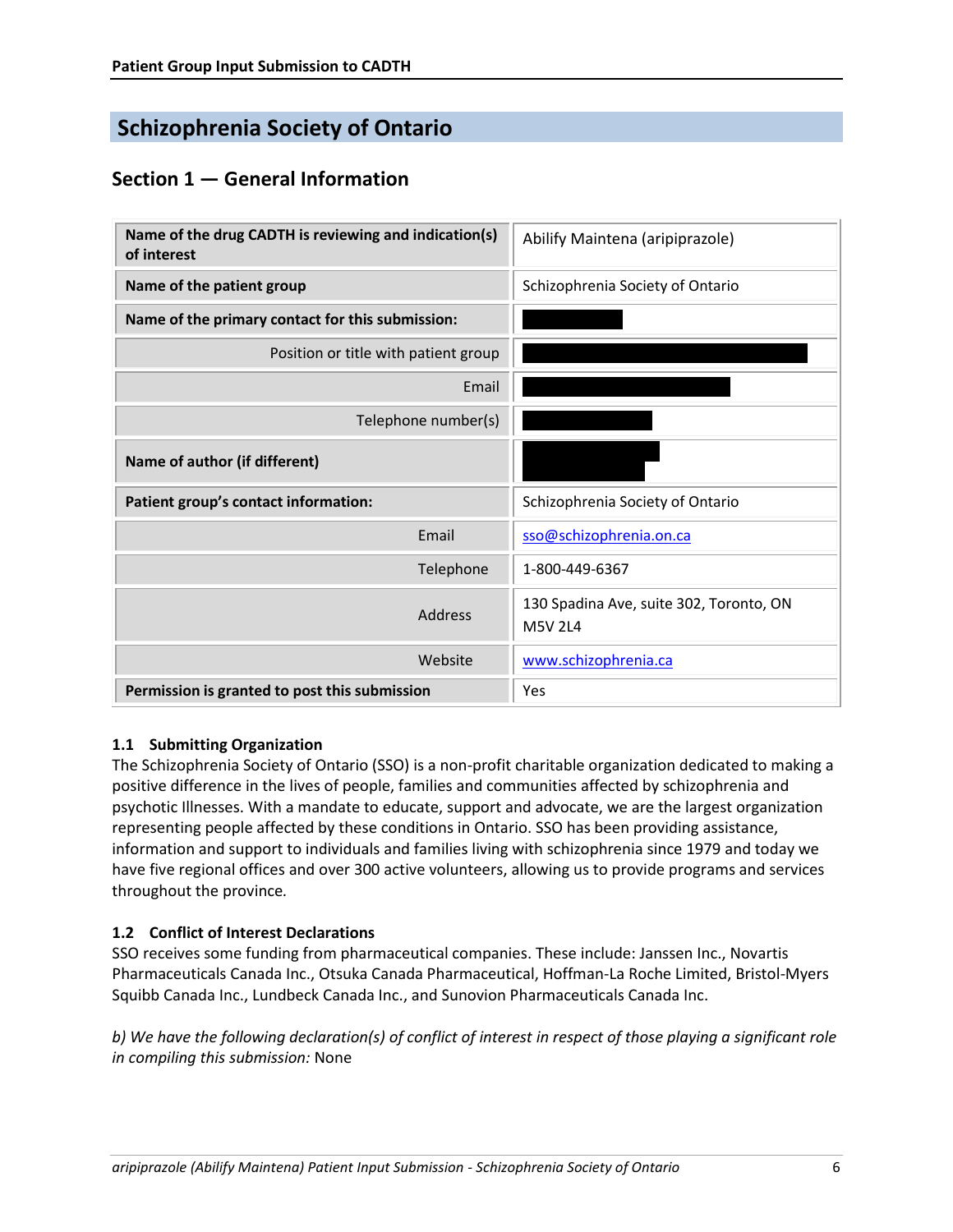# **Section 2 — Condition and Current Therapy Related Information**

### **2.1 Information Gathering**

*The information presented here is based on two surveys and two focus groups:* 

The first survey was completed by 40 individuals living with schizophrenia. This survey was available in August 2014 and included questions about people's experiences with the illness, medications and treatment in general.

The second survey was completed by 56 caregivers of people with schizophrenia. This survey was made available in August 2014 and included questions about their relative/friend's experience with the illness, medications and treatment in general.

The two in-depth focus groups were held in July 2014 and focused on access to treatments and quality of life. There were 8 participants in the focus groups and they included individuals living with schizophrenia/psychosis and caregivers of individual with schizophrenia/psychosis

### **2.2 Experience Patients Have with Their Condition**

*Based on August 2014 individual survey:* Many respondents identified that they experienced the following symptoms: lack of energy, anxiety, depressed mood, difficulty with social interaction, hallucinations, difficulty with concentration, suicidal thoughts, loss or increase in appetite, sleeping difficulties, confused or racy thoughts, and delusions. Majority of respondants (82%) were currently taking antipsychotic medications, yet still experienced numerous symptoms.

With regards to individuals' quality of life and social well-being, the results of the 2014 individual survey showed that:

- Majority of respondent were on social assistance or working part time; and had annual family income of \$25,000 or less.
- Many respondents experienced challenges with gaining meaningful employment, accessing secure and affordable housing, and accessing treatments and supports for their mental health needs. As noted by one respondent: "I have difficulty taking public transit on my own and this makes it hard to find supports and employment options and access recreation".
- Many respondents reported having more than one mental health issue and at least one comorbid physical disability. Top co-morbid health conditions were: chronic physical illness such as diabetes or heart disease, developmental disability, learning disability, sensory deficit, and addictions

Responses from the 2014 Caregiver survey, further highlighted that many individuals with schizophrenia were socially isolated, due to stigma and the illness itself; and experienced major challenges with obtaiing services from mental health providers and family doctors, which not only compromised their mental health, but their overall quality of life as well.

July 214 focus group participants echoed the above noted challenges. Many stated that because of their or their relative/friend's diagnosis of schizophrenia, they were treated as less than human and experienced tremendous stigma from others. Focus group participants further indicated that because of inability to access the necessary treatments and supports, individuals and caregivers felt "abandoned", experienced increased emotional stress, and had to rely on emergency services more often.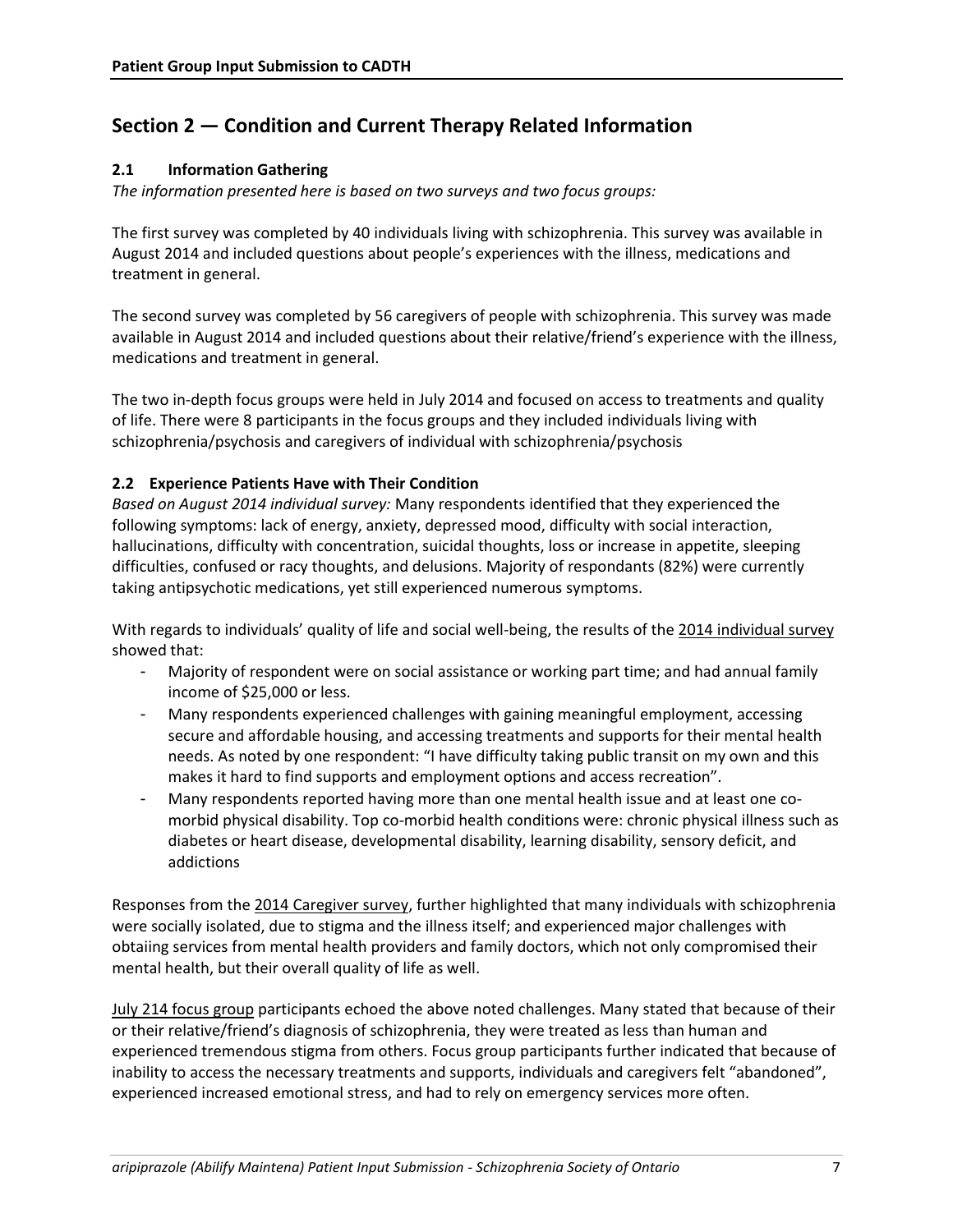### **2.3 Patients' Experience with Current Therapy**

Based on 2014 individual survey: Respondents indicated that they use anti-psychotic medications, other mental health medications, and a number of formal and informal treatments and supports to manage their mental illness. Respondents indicated that they experience barriers with accessing psychiatrists, professional group counseling, case management services, supportive housing, peer support, and employment counseling. For instance, when asked about unmet needs, survey respondents stated:

"After first episode was treated I was released to find my own care. My parents help me but it is not easy to find help."

"I currently do not have a psychiatrist, and I am on a long waiting list for one. I would also really, really like to engage in some talk therapy, but I cannot afford it."

"Would like to see psychologist but he costs \$175 per session."

"I am not followed up with in the community very much."

Only area of support that individuals noted as easy to access was informal support from family. At the same time, majority of respondents indicated that they believe that psychosocial treatments are more effective than pharmacological ones and that pharmacological treatments are most effective when provided in conjunction with psychosocial ones.

With regards to medications, 82% of individual respondents indicated that they were currently taking antipsychotic medication(s), majority using this form of treatment for 5 or more years. Individual and caregiver respondents and focus group participants noted that medications are a "trial and error" process, often requiring individuals to try numerous types, dosages and combinations of treatments before the most effective one is found, a process which can take months or years. As put by a survey respondent: "Every person is different and what works well for some people may be really bad for others which is why there should be as many choices available for them to try until they find what works best." Some respondents further indicated that their doctors refused to prescribe medications if they were "too new" or not listed on the formulary.

The most prevalent and distressing symptoms identified by respondents were anxiety, depressed mood, lack of energy, difficulty concentrating, and difficulty with social interactions. Many individual and caregiver survey respondents stated that even when using antipsychotic medications, many of these symptoms were not controlled fully and many individuals had to take other psychiatric and health medications to manage the symptoms and side-effects. Survey respondents identified following advantages of taking antipsychotic medications: control of symptoms; decrease the need to go to the hospital; fewer episodes of psychosis. Identified disadvantages included: having to take the medications everyday (e.g. most respondents indicated that they take medications in pill format once per day, although some would prefer if it was less regularly, such as once every 6 months), and having to visit health professional for regular monitoring.

Survey respondents were also very concerned about the side effects of current medications, and the majority of respondents indicated that the best way to improve the ease of use of antipsychotic medications is to reduce side effects. Weight gain, drowsiness, restlessness and muscle spasms were noted as most commonly experienced side-effects. One caregiver respondent noted: "Visible side effects such as weight gain, involuntary movements and feeling lethargic is the main reason my relative is reluctant to take medication – these are noticed and commented on by strangers and my relative is likely not to disclose they are taking antipsychotics as cause of these side effects". Another caregiver stated "He had problems with irregular heart beat due to the medication and I worry the side effects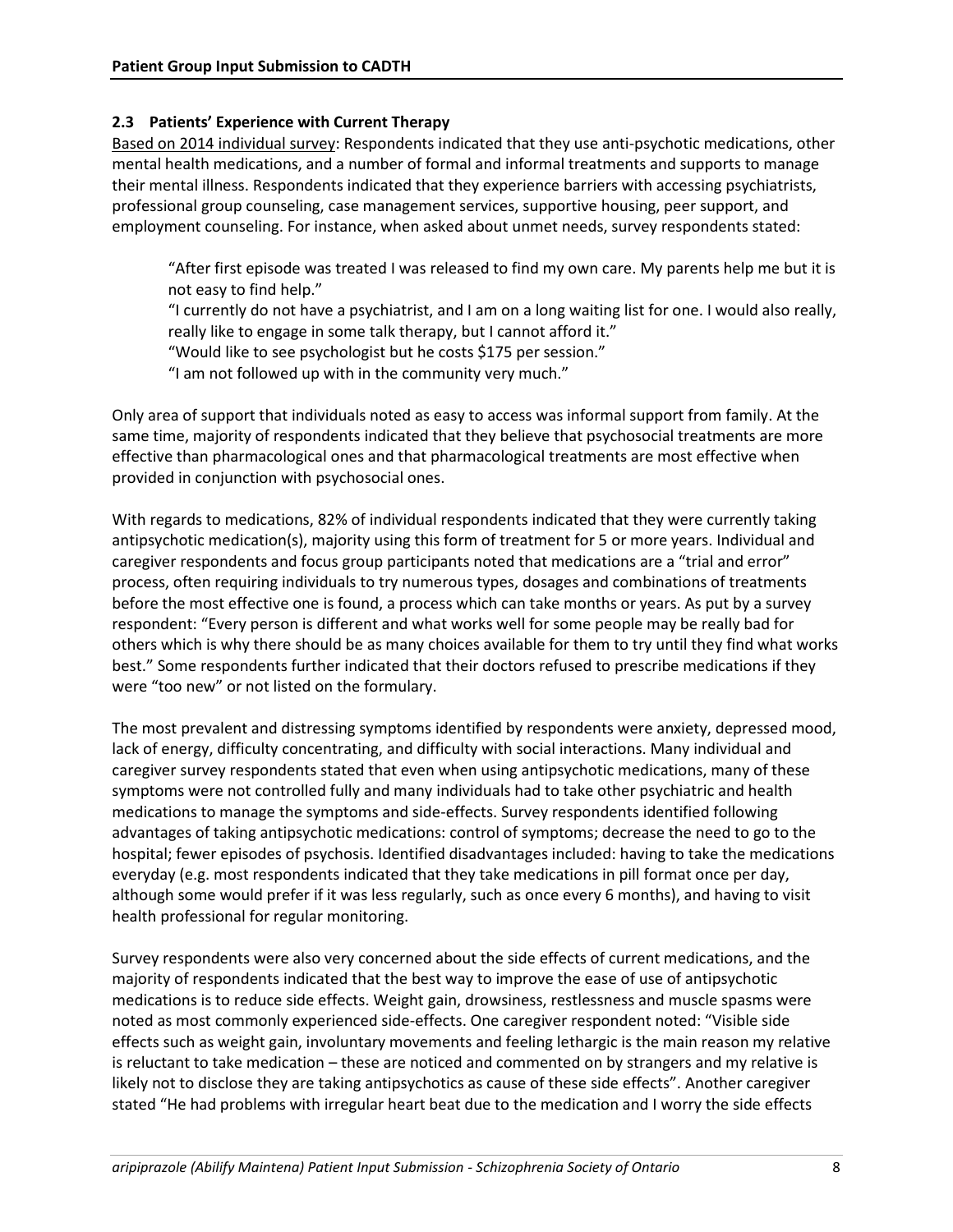that the medications will have on him either heart or stroke issues in his 40s. He feels dizzy when he wakes up and has no energy." Lack of accessible and transparent information about potential sideeffects was noted as big concern as well: "I wasn't told about appetite changes, seizures, tardive dyskinesia, or the debilitating drowsiness when I started taking meds. New medications often have dangerous side effects that aren't discovered until the medications has been prescribed widely e.g. diabetes, birth defects."

Another theme throughout survey and focus groups was increasing access to other treatments, such as 'talk therapy', supportive housing, and naturopathic remedies. As noted by one respondent: "I know that certain kinds of talk therapy can be effective for psychosis. Why not fund them instead and stop focusing so much on medications that have unwanted side effects such as blunting the emotions." Many respondents further indicated preference to have control over their treatment, with one respondent indicating "I wish I had control about how often I took my medications (every 6 months) and by what method (injection)".

Major concern noted by individuals and caregivers in both surveys and focus groups was the cost of medications:

"As an individual living below the poverty line and not currently on assistance, I find the cost to be a burden and a source of frustration".

"Injections are very expensive so I don't think everyone gets them."

### **2.4 Impact on Caregivers**

According to 2014 focus group participants, caregivers experienced challenges with navigating the mental health system, and felt like they were unable to get information about their relative/friend's health care to effectively support them. Caregivers described having few resources for understanding the medications used by their relative/friend and feeling like adjustment periods for new, or adjusted medications can be long and distressing. This often increased caregiver burnout, created tensions between family members, and increased stress.

### **Section 3 — Related Information about the Drug Being Reviewed**

### **3.1 Information Gathering**

The information presented here is based on two surveys:

The first survey was completed by 40 individuals living with schizophrenia. This survey was available in August 2014 and included questions about people's experiences with the illness, medications, Abilify Maintena (aripiprazole), and treatment in general. 14 respondents indicated that they were currently taking, or previously used Abilify Maintena (aripiprazole).

The second survey was completed by 56 caregivers of people with schizophrenia. This survey was made available in August 2014 and included questions about their relative/friend's experience with the illness, medications, Abilify Maintena (aripiprazole), and treatment in general. 17 respondents indicated that their relative/friend was currently taking, or previously used Abilify Maintena (aripiprazole).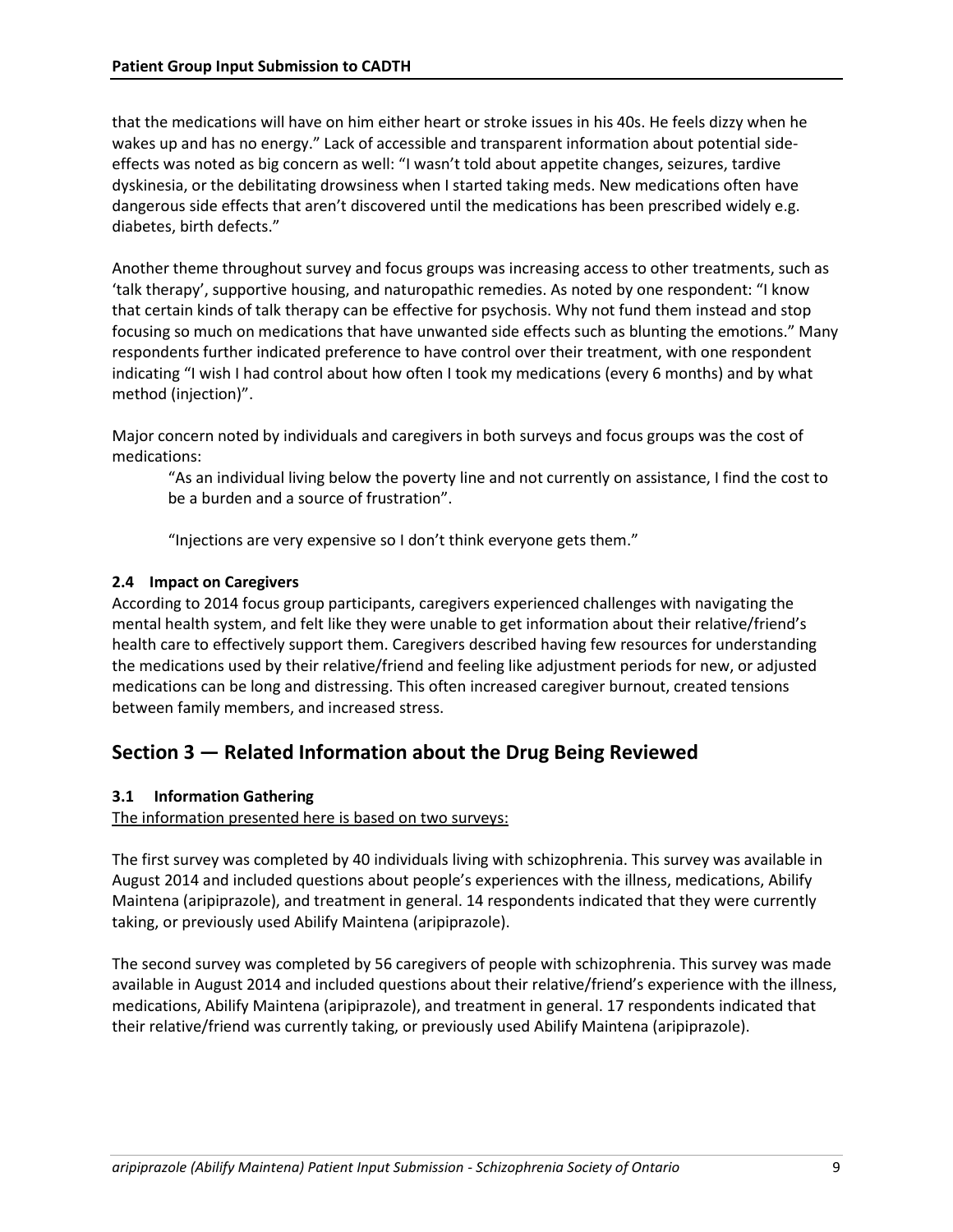- **3.2 What Are the Expectations for the New Drug or What Experiences Have Patients Had To Date with the New Drug?**
- *a) Based on no experience using the drug :*

Please refer to the above section for information on general experience with antipsychotic medications.

*b) Based on patients' experiences with the new drug as part of a clinical trial or through a manufacturer's compassionate supply:* 

Based on the 2014 individual survey, 9 respondents were currently using Abilify Maintena (aripiprazole) and 5 have tried it but discontinued using it. Based on 2014 caregiver survey, 17 respondents commented on their relative/friend's experience with this medication (either currently using or tried and discontinued). From these respondents, responses for how this medication affected individuals varied. Majority of respondents experienced lack of energy, anxiety, depressed mood, difficulty with social interactions, hallucinations, suicidal thoughts, loss or increase in appetite, sleeping difficulties, confused or racy thoughts, delusions, and irritability. When asked about whether these symptoms changed after using aripiprazole, half of the respondents indicated that symptoms improved, other half stated that there was no change or that some symptoms improved, while others got worse, and 1 individual stated that their symptoms got worse. When asked to specify, respondents indicated "a marked improvement in suicidal thoughts" while another indicated a significant increase in anxiety.

Side effects impacted respondents differently, with some individuals noticing an improvement from other medications, and others noticing no change, or that some side effects got worse. When asked to specify, weight gain (6-10 pounds for most and over 21 pounds for one), dry mouth, restlessness, anxiety, dizziness, muscle spasms, and sexual dysfunction were noted as most common side-effects. At the same time, majority of respondents (77%) indicated that since taking Abilify Maintena (aripiprazole), they take their medication more regularly, and 58% reported keeping in greater contact with their doctor and/or psychiatrist. The majority of respondents also noted that their physical activity increased since taking Abilify Maintena (aripiprazole). The majority of respondents indicated that the following either improved, or that they did no notice any changes since taking this medication: quality of life; cognitive abilities; mood; self-esteem, and engagement in volunteer or community activities. Respondents reported no major change to social interactions, feelings of hopelessness about life, employment opportunities, or housing.

When asked about advantages of Abilify Maintena (aripiprazole), respondents indicated: symptom control, and fewer episodes of psychosis. Caregiver respondents also noted decreased hospitalizations and fewer side effects. The biggest disadvantage noted by both individual and caregiver respondents was that the medication was difficult to access. Individual respondents also indicated that main disadvantage was that it did not control all symptoms well and caregivers noted that injections made individual patients feel uncomfortable. When asked what would make the medication better, the majority of respondents answered 'reducing side effects' and 'increasing ability to control symptoms'.

Overall majority of survey respondents (individual and caregiver) noted that they would prefer for the medications to be "easier to access" and expressed concern about costs of medications. Those who are currently paying for medication noted that it is a major financial burden. As put by one individual respondent, "it is very expensive, and I do not have drug coverage."